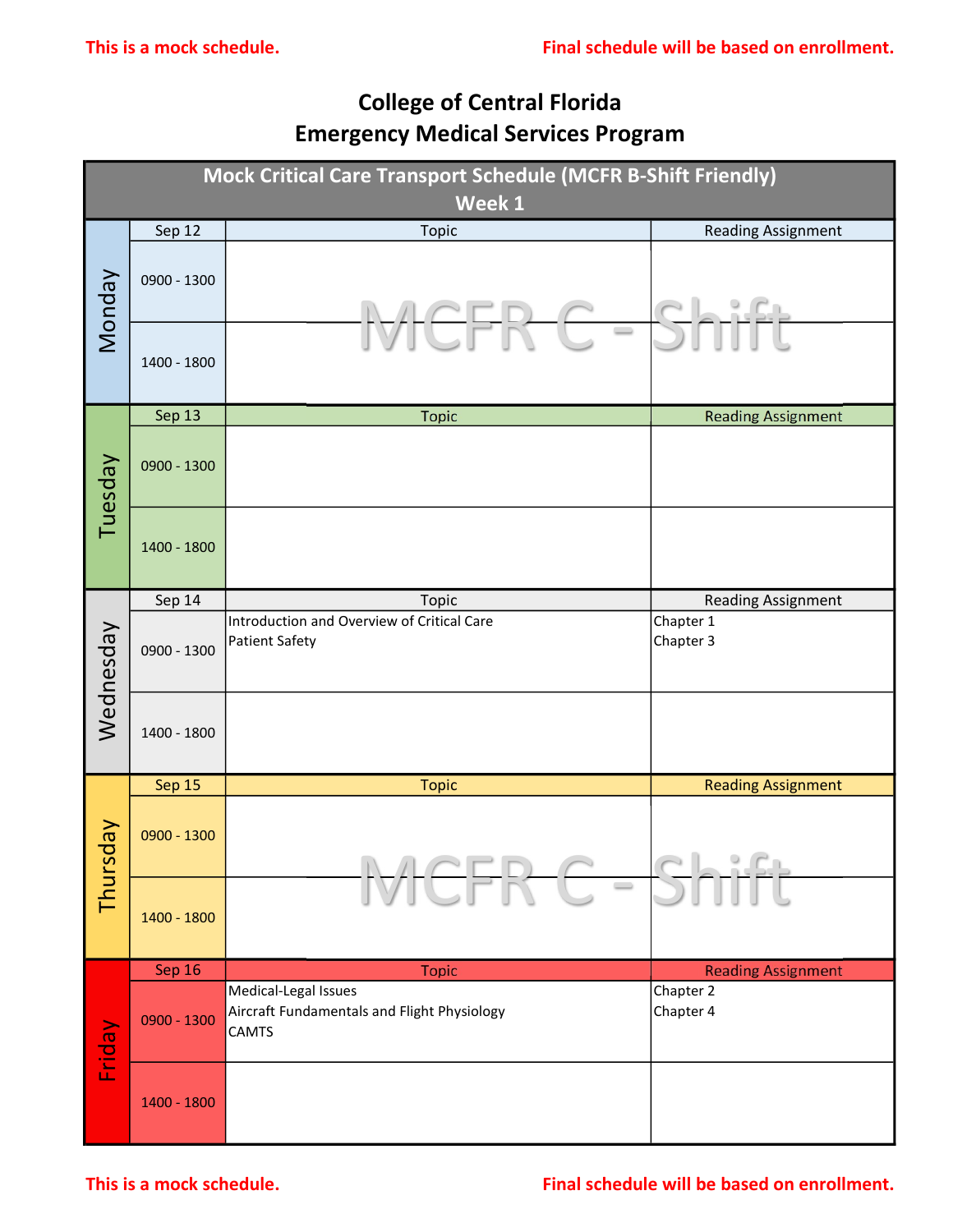|               |             | Week 2                                          |                               |
|---------------|-------------|-------------------------------------------------|-------------------------------|
|               | Sep 19      | Topic                                           | <b>Reading Assignment</b>     |
|               |             | <b>Cellular Respiration</b>                     |                               |
|               |             | Respiratory Anatomy and Physiology              |                               |
|               | 0900 - 1300 |                                                 |                               |
| Nonday        |             |                                                 |                               |
|               |             | Airway Adjuncts (OPA/NPA Review)                | Skill Drill 1-12 & 1-13       |
|               | 1400 - 1800 | Supraglottic Airway Devices (King, LMA, I-Gel)  | Skill Drill 1-3, 1-10, & 1-11 |
|               |             | Intubation - Nasotracheal                       | Skill Drill 1-7               |
|               |             | Intubation - Digital                            | Skill Drill 1-5               |
|               | Sep 20      | <b>Topic</b>                                    | <b>Reading Assignment</b>     |
|               |             |                                                 |                               |
|               | 0900 - 1300 |                                                 |                               |
|               |             |                                                 |                               |
| Tuesday       |             |                                                 |                               |
|               |             |                                                 |                               |
|               | 1400 - 1800 |                                                 |                               |
|               |             |                                                 |                               |
|               | Sep 21      | Topic                                           | <b>Reading Assignment</b>     |
|               |             |                                                 |                               |
|               | 0900 - 1300 |                                                 |                               |
|               |             |                                                 |                               |
| Wednesday     |             | $\hspace{0.1cm} \longrightarrow \hspace{0.1cm}$ |                               |
|               |             |                                                 |                               |
|               | 1400 - 1800 |                                                 |                               |
|               |             |                                                 |                               |
|               | Sep 22      | <b>Topic</b>                                    | <b>Reading Assignment</b>     |
|               |             |                                                 |                               |
|               | 0900 - 1300 |                                                 |                               |
|               |             |                                                 |                               |
| <b>Aepsun</b> |             |                                                 |                               |
| 톱             |             |                                                 |                               |
|               | 1400 - 1800 |                                                 |                               |
|               |             |                                                 |                               |
|               | Sep 23      | <b>Topic</b>                                    | <b>Reading Assignment</b>     |
|               |             | <b>Respiratory Emergencies</b>                  | Chapter <sub>6</sub>          |
|               | 0900 - 1300 | Airway Management                               |                               |
|               |             | <b>Arterial Blood Gas Monitoring</b>            |                               |
| Friday        |             |                                                 |                               |
|               |             | Intubation - Orotracheal                        | Skill Drill 1-6               |
|               | 1400 - 1800 | Intubation - Bougie Introducer                  | Skill Drill 1-4               |
|               |             | Intubation - Video Assisted                     | Skill Drill 1-9               |
|               |             | Intubation - Retrograde                         | Skill Drill 1-8               |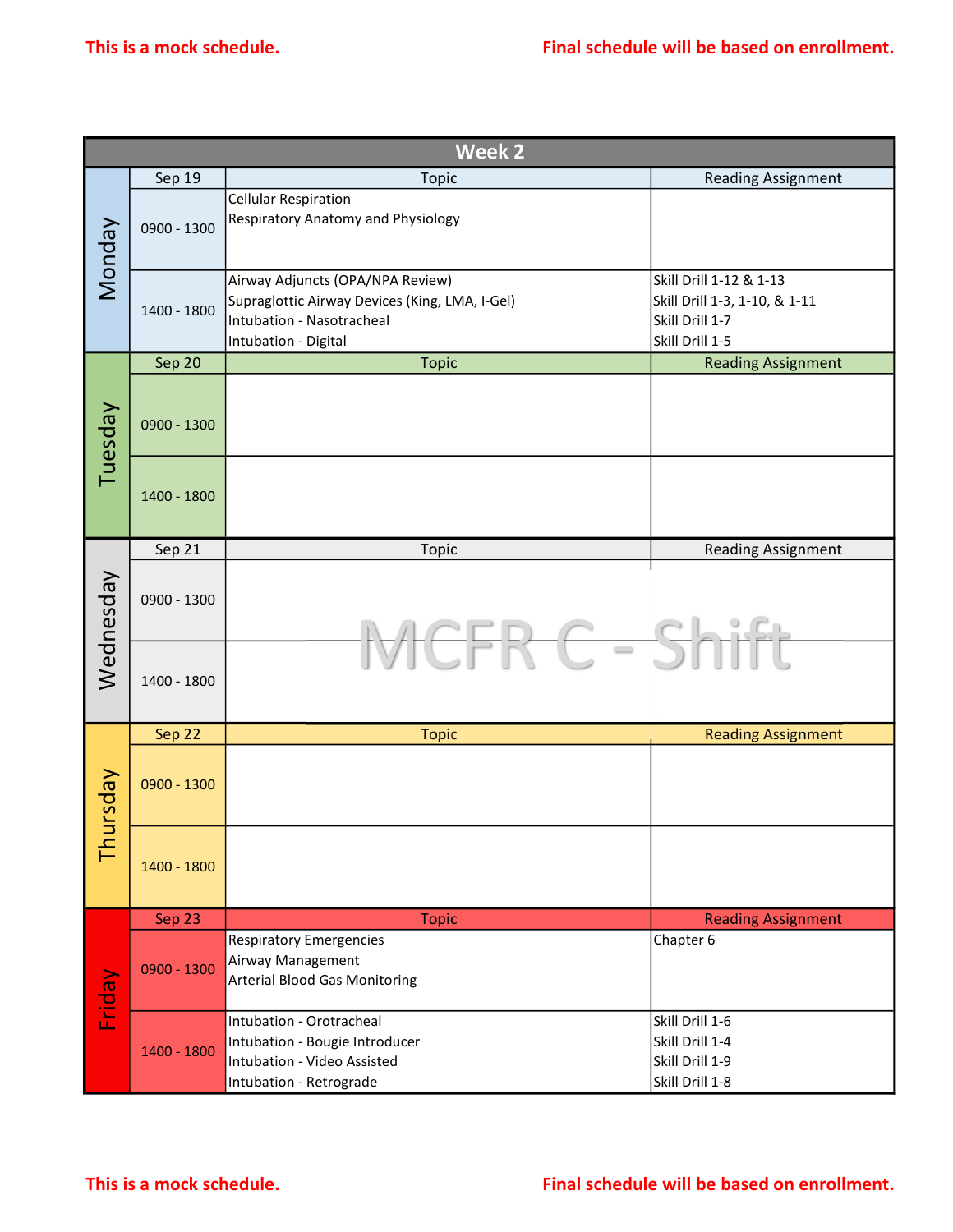| Week 3<br>Sep 26<br>Topic<br><b>Reading Assignment</b><br>Rapid Sequence Intubation<br>Malignant Hyperthermia<br>Monday<br>0900 - 1300<br>Hyperoxia<br>Capnography Monitoring and Interpretation<br>Skill Drill 1-17<br>Rapid Sequence Intubation<br>Skill Drill 1-1<br>Cricothyrotomy - Open<br>1400 - 1800<br>Cricothyrotomy - Pertrach<br>Skill Drill 1-2<br>Pig Lung Ventilation Lab<br>Sep 27<br><b>Topic</b><br><b>Reading Assignment</b><br>Tuesday<br>0900 - 1300<br>$\hspace{0.1cm} \longrightarrow \hspace{0.1cm}$<br>1400 - 1800<br>Sep 28<br><b>Topic</b><br><b>Reading Assignment</b><br>Ventilation<br>Chapter 7<br>Wednesday<br>0900 - 1300<br>Portable Ventilator Management<br>Skill Drill 1-14<br>Portable Ventilator - Low Pressure Alarm<br>Skill Drill 1-15<br>1400 - 1800<br>Skill Drill 1-16<br>Portable Ventilator - NPPV<br>Tracheobronchial Suctioning & Tracheostomy Care<br>Skill Drill 1-18 & 1-19<br>Sep 29<br><b>Reading Assignment</b><br><b>Topic</b><br>Thursday<br>0900 - 1300<br>1400 - 1800<br>Sep 30<br><b>Reading Assignment</b><br><b>Topic</b><br>0900 - 1300<br>Friday<br>IL S.G.<br>$\qquad \qquad \qquad \Box$<br>1400 - 1800 |  |  |
|---------------------------------------------------------------------------------------------------------------------------------------------------------------------------------------------------------------------------------------------------------------------------------------------------------------------------------------------------------------------------------------------------------------------------------------------------------------------------------------------------------------------------------------------------------------------------------------------------------------------------------------------------------------------------------------------------------------------------------------------------------------------------------------------------------------------------------------------------------------------------------------------------------------------------------------------------------------------------------------------------------------------------------------------------------------------------------------------------------------------------------------------------------------------------|--|--|
|                                                                                                                                                                                                                                                                                                                                                                                                                                                                                                                                                                                                                                                                                                                                                                                                                                                                                                                                                                                                                                                                                                                                                                           |  |  |
|                                                                                                                                                                                                                                                                                                                                                                                                                                                                                                                                                                                                                                                                                                                                                                                                                                                                                                                                                                                                                                                                                                                                                                           |  |  |
|                                                                                                                                                                                                                                                                                                                                                                                                                                                                                                                                                                                                                                                                                                                                                                                                                                                                                                                                                                                                                                                                                                                                                                           |  |  |
|                                                                                                                                                                                                                                                                                                                                                                                                                                                                                                                                                                                                                                                                                                                                                                                                                                                                                                                                                                                                                                                                                                                                                                           |  |  |
|                                                                                                                                                                                                                                                                                                                                                                                                                                                                                                                                                                                                                                                                                                                                                                                                                                                                                                                                                                                                                                                                                                                                                                           |  |  |
|                                                                                                                                                                                                                                                                                                                                                                                                                                                                                                                                                                                                                                                                                                                                                                                                                                                                                                                                                                                                                                                                                                                                                                           |  |  |
|                                                                                                                                                                                                                                                                                                                                                                                                                                                                                                                                                                                                                                                                                                                                                                                                                                                                                                                                                                                                                                                                                                                                                                           |  |  |
|                                                                                                                                                                                                                                                                                                                                                                                                                                                                                                                                                                                                                                                                                                                                                                                                                                                                                                                                                                                                                                                                                                                                                                           |  |  |
|                                                                                                                                                                                                                                                                                                                                                                                                                                                                                                                                                                                                                                                                                                                                                                                                                                                                                                                                                                                                                                                                                                                                                                           |  |  |
|                                                                                                                                                                                                                                                                                                                                                                                                                                                                                                                                                                                                                                                                                                                                                                                                                                                                                                                                                                                                                                                                                                                                                                           |  |  |
|                                                                                                                                                                                                                                                                                                                                                                                                                                                                                                                                                                                                                                                                                                                                                                                                                                                                                                                                                                                                                                                                                                                                                                           |  |  |
|                                                                                                                                                                                                                                                                                                                                                                                                                                                                                                                                                                                                                                                                                                                                                                                                                                                                                                                                                                                                                                                                                                                                                                           |  |  |
|                                                                                                                                                                                                                                                                                                                                                                                                                                                                                                                                                                                                                                                                                                                                                                                                                                                                                                                                                                                                                                                                                                                                                                           |  |  |
|                                                                                                                                                                                                                                                                                                                                                                                                                                                                                                                                                                                                                                                                                                                                                                                                                                                                                                                                                                                                                                                                                                                                                                           |  |  |
|                                                                                                                                                                                                                                                                                                                                                                                                                                                                                                                                                                                                                                                                                                                                                                                                                                                                                                                                                                                                                                                                                                                                                                           |  |  |
|                                                                                                                                                                                                                                                                                                                                                                                                                                                                                                                                                                                                                                                                                                                                                                                                                                                                                                                                                                                                                                                                                                                                                                           |  |  |
|                                                                                                                                                                                                                                                                                                                                                                                                                                                                                                                                                                                                                                                                                                                                                                                                                                                                                                                                                                                                                                                                                                                                                                           |  |  |
|                                                                                                                                                                                                                                                                                                                                                                                                                                                                                                                                                                                                                                                                                                                                                                                                                                                                                                                                                                                                                                                                                                                                                                           |  |  |
|                                                                                                                                                                                                                                                                                                                                                                                                                                                                                                                                                                                                                                                                                                                                                                                                                                                                                                                                                                                                                                                                                                                                                                           |  |  |
|                                                                                                                                                                                                                                                                                                                                                                                                                                                                                                                                                                                                                                                                                                                                                                                                                                                                                                                                                                                                                                                                                                                                                                           |  |  |
|                                                                                                                                                                                                                                                                                                                                                                                                                                                                                                                                                                                                                                                                                                                                                                                                                                                                                                                                                                                                                                                                                                                                                                           |  |  |
|                                                                                                                                                                                                                                                                                                                                                                                                                                                                                                                                                                                                                                                                                                                                                                                                                                                                                                                                                                                                                                                                                                                                                                           |  |  |
|                                                                                                                                                                                                                                                                                                                                                                                                                                                                                                                                                                                                                                                                                                                                                                                                                                                                                                                                                                                                                                                                                                                                                                           |  |  |
|                                                                                                                                                                                                                                                                                                                                                                                                                                                                                                                                                                                                                                                                                                                                                                                                                                                                                                                                                                                                                                                                                                                                                                           |  |  |
|                                                                                                                                                                                                                                                                                                                                                                                                                                                                                                                                                                                                                                                                                                                                                                                                                                                                                                                                                                                                                                                                                                                                                                           |  |  |
|                                                                                                                                                                                                                                                                                                                                                                                                                                                                                                                                                                                                                                                                                                                                                                                                                                                                                                                                                                                                                                                                                                                                                                           |  |  |
|                                                                                                                                                                                                                                                                                                                                                                                                                                                                                                                                                                                                                                                                                                                                                                                                                                                                                                                                                                                                                                                                                                                                                                           |  |  |
|                                                                                                                                                                                                                                                                                                                                                                                                                                                                                                                                                                                                                                                                                                                                                                                                                                                                                                                                                                                                                                                                                                                                                                           |  |  |
|                                                                                                                                                                                                                                                                                                                                                                                                                                                                                                                                                                                                                                                                                                                                                                                                                                                                                                                                                                                                                                                                                                                                                                           |  |  |
|                                                                                                                                                                                                                                                                                                                                                                                                                                                                                                                                                                                                                                                                                                                                                                                                                                                                                                                                                                                                                                                                                                                                                                           |  |  |
|                                                                                                                                                                                                                                                                                                                                                                                                                                                                                                                                                                                                                                                                                                                                                                                                                                                                                                                                                                                                                                                                                                                                                                           |  |  |
|                                                                                                                                                                                                                                                                                                                                                                                                                                                                                                                                                                                                                                                                                                                                                                                                                                                                                                                                                                                                                                                                                                                                                                           |  |  |
|                                                                                                                                                                                                                                                                                                                                                                                                                                                                                                                                                                                                                                                                                                                                                                                                                                                                                                                                                                                                                                                                                                                                                                           |  |  |
|                                                                                                                                                                                                                                                                                                                                                                                                                                                                                                                                                                                                                                                                                                                                                                                                                                                                                                                                                                                                                                                                                                                                                                           |  |  |
|                                                                                                                                                                                                                                                                                                                                                                                                                                                                                                                                                                                                                                                                                                                                                                                                                                                                                                                                                                                                                                                                                                                                                                           |  |  |
|                                                                                                                                                                                                                                                                                                                                                                                                                                                                                                                                                                                                                                                                                                                                                                                                                                                                                                                                                                                                                                                                                                                                                                           |  |  |
|                                                                                                                                                                                                                                                                                                                                                                                                                                                                                                                                                                                                                                                                                                                                                                                                                                                                                                                                                                                                                                                                                                                                                                           |  |  |
|                                                                                                                                                                                                                                                                                                                                                                                                                                                                                                                                                                                                                                                                                                                                                                                                                                                                                                                                                                                                                                                                                                                                                                           |  |  |
|                                                                                                                                                                                                                                                                                                                                                                                                                                                                                                                                                                                                                                                                                                                                                                                                                                                                                                                                                                                                                                                                                                                                                                           |  |  |
|                                                                                                                                                                                                                                                                                                                                                                                                                                                                                                                                                                                                                                                                                                                                                                                                                                                                                                                                                                                                                                                                                                                                                                           |  |  |
|                                                                                                                                                                                                                                                                                                                                                                                                                                                                                                                                                                                                                                                                                                                                                                                                                                                                                                                                                                                                                                                                                                                                                                           |  |  |
|                                                                                                                                                                                                                                                                                                                                                                                                                                                                                                                                                                                                                                                                                                                                                                                                                                                                                                                                                                                                                                                                                                                                                                           |  |  |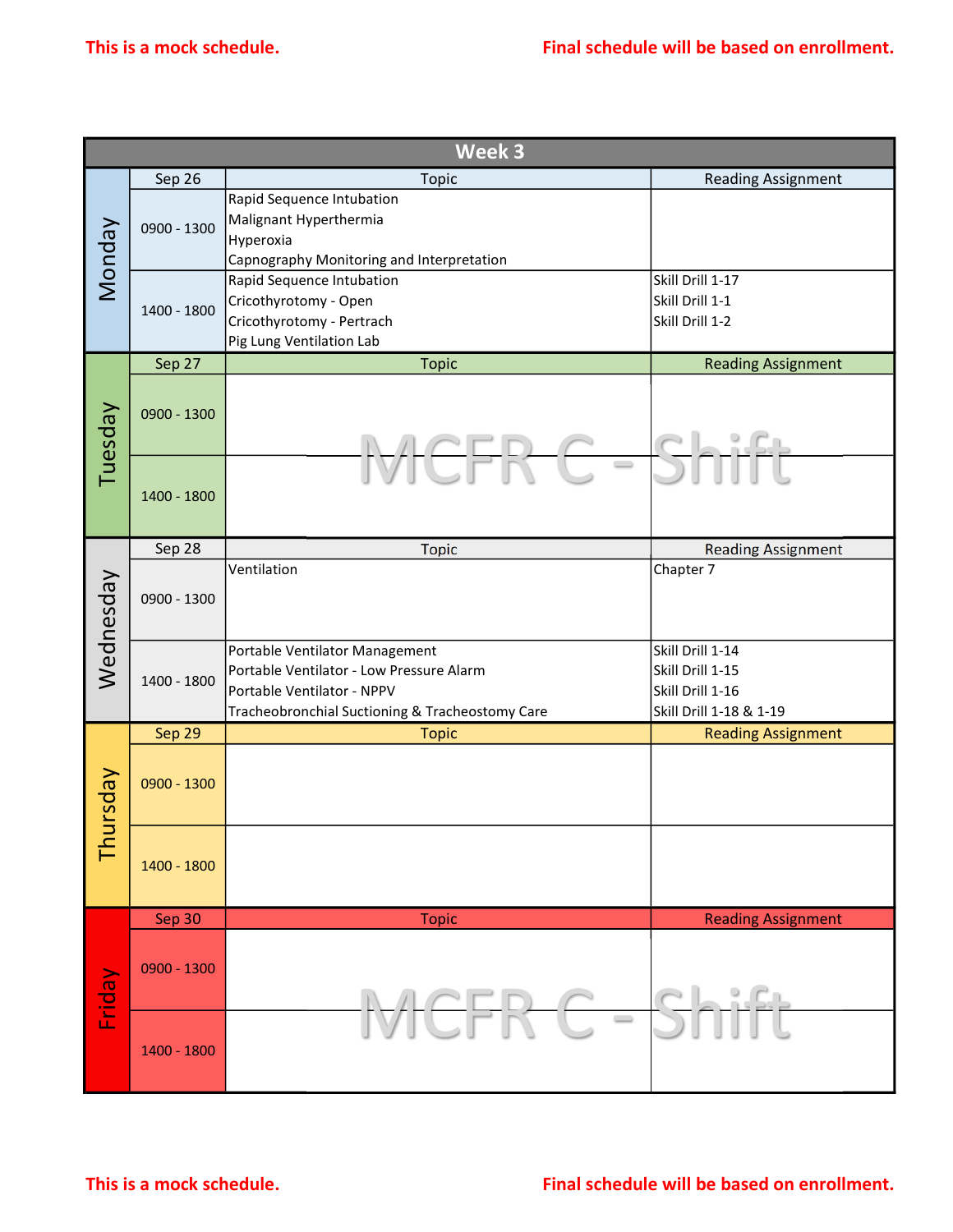|               | This is a mock schedule. |                                                                                                       | Final schedule will be based on enrollment. |
|---------------|--------------------------|-------------------------------------------------------------------------------------------------------|---------------------------------------------|
|               |                          |                                                                                                       |                                             |
|               |                          | Week 4                                                                                                |                                             |
|               | Oct 03                   | Topic                                                                                                 | <b>Reading Assignment</b>                   |
| <b>Monday</b> | 0900 - 1300              |                                                                                                       |                                             |
|               | 1400 - 1800              | $\hspace{0.05cm} \longrightarrow \hspace{0.05cm}$                                                     |                                             |
|               | Oct 04                   | <b>Topic</b>                                                                                          | <b>Reading Assignment</b>                   |
| Tuesday       | 0900 - 1300              |                                                                                                       |                                             |
|               | 1400 - 1800              |                                                                                                       |                                             |
|               | Oct 05                   | Topic                                                                                                 | <b>Reading Assignment</b>                   |
| Wednesday     | 0900 - 1300              | <b>Cardiac Anatomy and Physiology</b><br>Resuscitation and Shock                                      | Chapter 10                                  |
|               | 1400 - 1800              | Oxyhemoglobin Dissociation Curve<br>Transport of Respiratory Gases and Buffering Systems              |                                             |
|               | Oct 06                   | <b>Topic</b>                                                                                          | <b>Reading Assignment</b>                   |
| Thursday      | 0900 - 1300              |                                                                                                       |                                             |
|               | 1400 - 1800              | $\qquad \qquad$                                                                                       |                                             |
|               | Oct 07                   | <b>Topic</b>                                                                                          | <b>Reading Assignment</b>                   |
| Friday        | 0900 - 1300              | <b>Transport Radiology</b><br>Laboratory Analysis and Diagnostic Studies<br><b>Patient Assessment</b> | Chapter 9<br>Chapter 5                      |
|               | 1400 - 1800              | <b>Critical Care Pharmacology</b>                                                                     | Chapter 8                                   |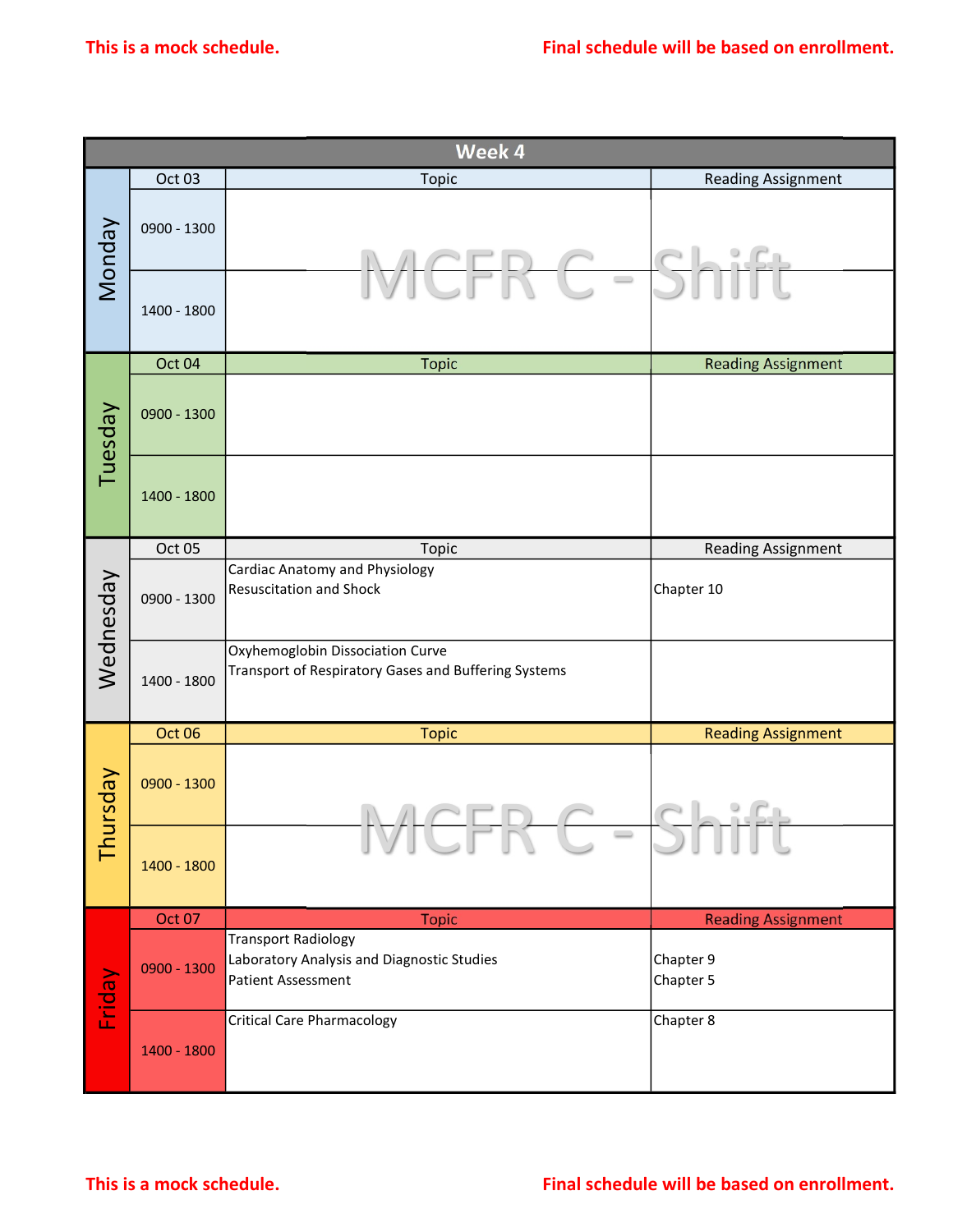|           |               | Week 5                                                        |                           |
|-----------|---------------|---------------------------------------------------------------|---------------------------|
|           | Oct 10        | Topic                                                         | <b>Reading Assignment</b> |
|           |               | Hemodynamic Monitoring                                        | Chapter 15                |
|           | 0900 - 1300   | FloTrac EV1000                                                |                           |
|           |               | Aortic Aneurysm                                               |                           |
| Monday    |               | Pressure Transducer Setup                                     | Skill Drill 3-7           |
|           |               | Arterial Line Insertion - Femoral                             | Skill Drill 3-1           |
|           | 1400 - 1800   | Arterial Line Insertion - Radial & Performing Allen Test      | Skill Drill 3-2 & 3-8     |
|           |               | Arterial Blood Sampling & Interpretation                      | Skill Drill 2-1 - 2-4     |
|           | <b>Oct 11</b> | <b>Topic</b>                                                  | <b>Reading Assignment</b> |
|           |               |                                                               |                           |
|           | 0900 - 1300   |                                                               |                           |
|           |               |                                                               |                           |
| Tuesday   |               |                                                               |                           |
|           |               |                                                               |                           |
|           | 1400 - 1800   |                                                               |                           |
|           |               |                                                               |                           |
|           | Oct 12        | Topic                                                         | Reading Assignment        |
|           |               |                                                               |                           |
|           | 0900 - 1300   |                                                               |                           |
|           |               |                                                               |                           |
| Wednesday |               |                                                               |                           |
|           |               | $\hspace{0.1cm} \longrightarrow \hspace{0.1cm}$               |                           |
|           | 1400 - 1800   |                                                               |                           |
|           |               |                                                               |                           |
|           | <b>Oct 13</b> | <b>Topic</b>                                                  | <b>Reading Assignment</b> |
|           |               |                                                               |                           |
|           | 0900 - 1300   |                                                               |                           |
| Vepsun    |               |                                                               |                           |
|           |               |                                                               |                           |
| 흡         |               |                                                               |                           |
|           | 1400 - 1800   |                                                               |                           |
|           |               |                                                               |                           |
|           | <b>Oct 14</b> | <b>Topic</b>                                                  | <b>Reading Assignment</b> |
|           |               | Mechanical Circulatory Support                                | Chapter 16                |
|           | $0900 - 1300$ |                                                               |                           |
|           |               |                                                               |                           |
| Friday    |               | Central Venous Line Insertion - Internal Jugular & Subclavian | Skill Drill 3-4 & 3-5     |
|           |               | Central Venous Line Insertion - Femoral                       | Skill Drill 3-3           |
|           | 1400 - 1800   | Suturing Invasive Lines                                       | Skill Drill 3-9           |
|           |               | Implanted Port Access                                         | Skill Drill 3-6           |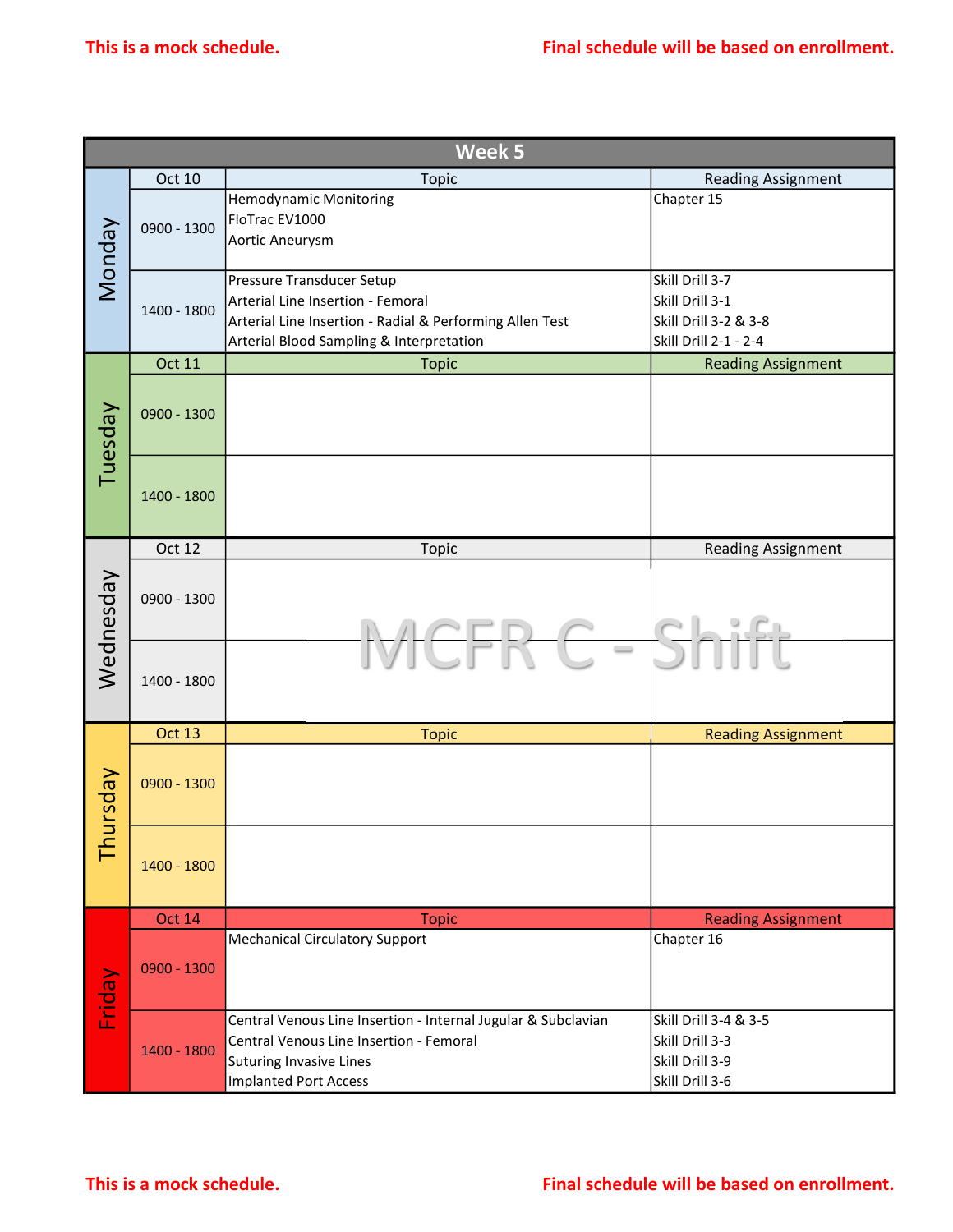| Oct 17<br>0900 - 1300<br>1400 - 1800<br>Oct 18<br>0900 - 1300<br>1400 - 1800 | Week 6<br>Topic<br>Electrophysiology<br>Pacemakers and Defibrillators<br><b>Topic</b><br>$\qquad \qquad \Box$ | <b>Reading Assignment</b><br>Chapter 14<br>Chapter 14<br><b>Reading Assignment</b> |
|------------------------------------------------------------------------------|---------------------------------------------------------------------------------------------------------------|------------------------------------------------------------------------------------|
|                                                                              |                                                                                                               |                                                                                    |
|                                                                              |                                                                                                               |                                                                                    |
|                                                                              |                                                                                                               |                                                                                    |
|                                                                              |                                                                                                               |                                                                                    |
|                                                                              |                                                                                                               |                                                                                    |
|                                                                              |                                                                                                               |                                                                                    |
|                                                                              |                                                                                                               |                                                                                    |
| Oct 19                                                                       | <b>Topic</b>                                                                                                  | <b>Reading Assignment</b>                                                          |
| 0900 - 1300                                                                  |                                                                                                               | Chapter 12                                                                         |
| 1400 - 1800                                                                  |                                                                                                               | Chapter 12                                                                         |
| <b>Oct 20</b>                                                                |                                                                                                               | <b>Reading Assignment</b>                                                          |
| 0900 - 1300                                                                  |                                                                                                               |                                                                                    |
| 1400 - 1800                                                                  |                                                                                                               |                                                                                    |
|                                                                              |                                                                                                               | <b>Reading Assignment</b>                                                          |
| 0900 - 1300                                                                  |                                                                                                               | elsich                                                                             |
| 1400 - 1800                                                                  | $\qquad \qquad \qquad$                                                                                        |                                                                                    |
|                                                                              | <b>Oct 21</b>                                                                                                 | Neurolgic Emergencies<br>Neurolgic Emergencies<br><b>Topic</b><br><b>Topic</b>     |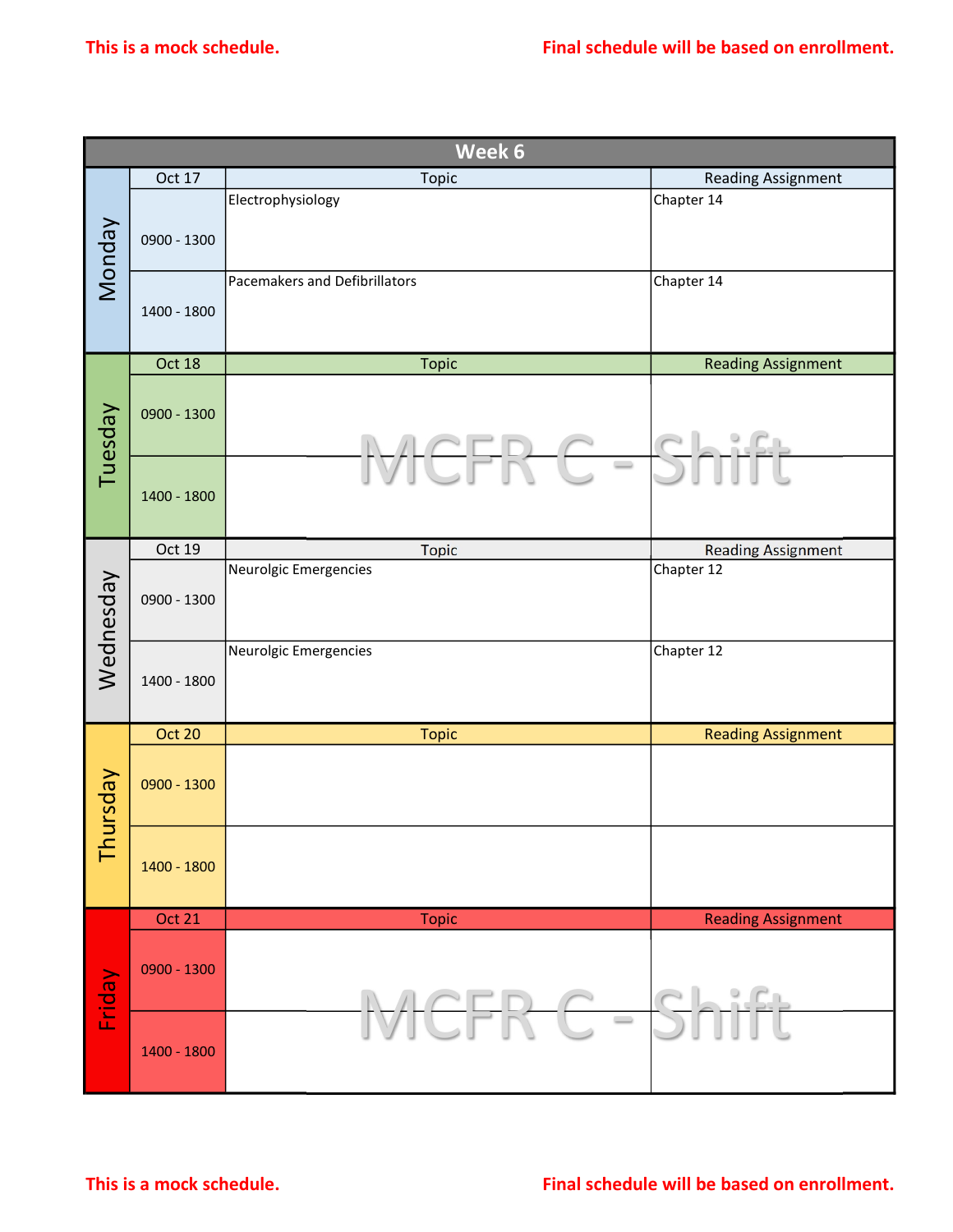|               | This is a mock schedule. |                                                                                                                           | Final schedule will be based on enrollment.                                    |
|---------------|--------------------------|---------------------------------------------------------------------------------------------------------------------------|--------------------------------------------------------------------------------|
|               |                          |                                                                                                                           |                                                                                |
|               |                          | Week 7                                                                                                                    |                                                                                |
|               | Oct 24                   | Topic                                                                                                                     | <b>Reading Assignment</b>                                                      |
| <b>Monday</b> | 0900 - 1300              |                                                                                                                           |                                                                                |
|               | 1400 - 1800              | $\hspace{0.05cm} \longrightarrow \hspace{0.05cm}$                                                                         |                                                                                |
|               | Oct 25                   | <b>Topic</b>                                                                                                              | <b>Reading Assignment</b>                                                      |
| Tuesday       | 0900 - 1300              |                                                                                                                           |                                                                                |
|               | 1400 - 1800              |                                                                                                                           |                                                                                |
|               | Oct 26                   | Topic                                                                                                                     | <b>Reading Assignment</b>                                                      |
| Wednesday     | 0900 - 1300              | Gastrointestinal and Genitourinary Emergencies                                                                            | Chapter 17                                                                     |
|               | 1400 - 1800              | Catheterizing a Female Patient<br>Catheterizing a Male Patient<br>Nasogastric Tube Insertion<br>Orogastric Tube Insertion | Skill Drill 8-1<br>Skill Drill 8-2<br>Skill Drill 8-3<br>Skill Drill 8-4 & 8-5 |
|               | Oct 27                   | <b>Topic</b>                                                                                                              | <b>Reading Assignment</b>                                                      |
| Thursday      | 0900 - 1300              |                                                                                                                           |                                                                                |
|               | 1400 - 1800              | $\hspace{0.1cm} \longrightarrow \hspace{0.1cm}$                                                                           |                                                                                |
|               | Oct 28                   | <b>Topic</b>                                                                                                              | <b>Reading Assignment</b>                                                      |
| Friday        | $0900 - 1300$            | <b>Endocrine Emergencies</b>                                                                                              | Chapter 18                                                                     |
|               | 1400 - 1800              | <b>Toxicologic Emergencies</b>                                                                                            | Chapter 21                                                                     |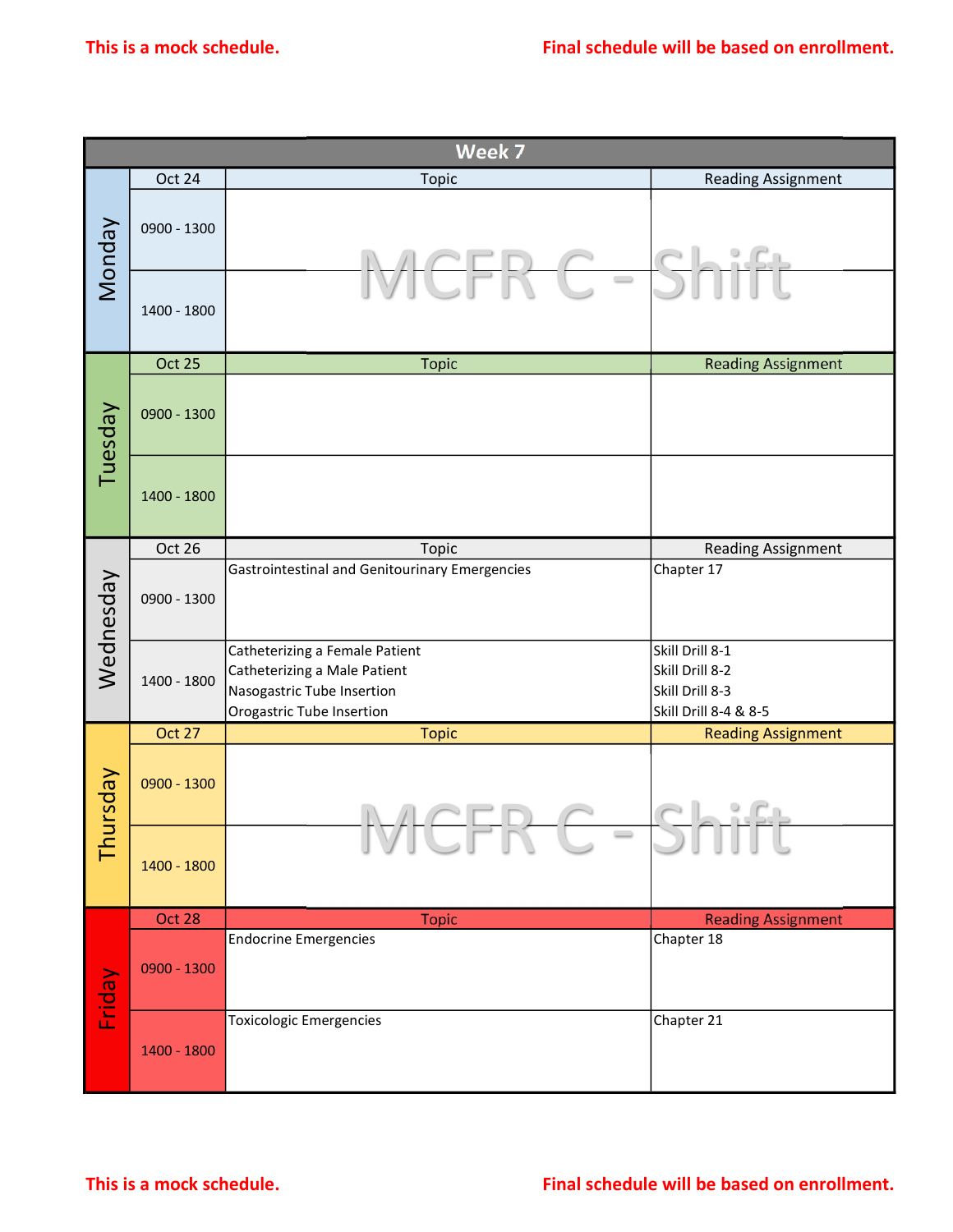|               |               | Week 8                                                               |                             |
|---------------|---------------|----------------------------------------------------------------------|-----------------------------|
|               | Oct 31        | Topic                                                                | <b>Reading Assignment</b>   |
|               |               | Infectious and Communicable Diseases                                 | Chapter 20                  |
| Monday        | 0900 - 1300   |                                                                      |                             |
|               |               | Packaging Procedures for Interfacility                               | Skill Drill 4-1             |
|               |               | <b>Blood product Administration</b>                                  | Skill Drill 6-1             |
|               | 1400 - 1800   | <b>Infusion Pump</b>                                                 | Skill Drill 5-1, 5-2, & 5-3 |
|               |               | ICP Monitoring - External Ventricular Drainage System                | Skill Drill 7-1             |
|               | <b>Nov 01</b> | <b>Topic</b>                                                         | <b>Reading Assignment</b>   |
|               |               |                                                                      |                             |
| Tuesday       | 0900 - 1300   |                                                                      |                             |
|               | 1400 - 1800   |                                                                      |                             |
|               | <b>Nov 02</b> | Topic                                                                | Reading Assignment          |
| Wednesday     | 0900 - 1300   |                                                                      |                             |
|               | 1400 - 1800   |                                                                      |                             |
|               | <b>Nov 03</b> | <b>Topic</b>                                                         | <b>Reading Assignment</b>   |
| <b>Aepsun</b> | 0900 - 1300   |                                                                      |                             |
| 톱             | 1400 - 1800   |                                                                      |                             |
|               | <b>Nov 04</b> | <b>Topic</b>                                                         | <b>Reading Assignment</b>   |
| Friday        | 0900 - 1300   | Advanced Cardiac Life Support for Experienced Providers<br>(ACLS-EP) | ACLS-EP                     |
|               | 1400 - 1800   | Advanced Cardiac Life Support for Experienced Providers<br>(ACLS-EP) | ACLS-EP                     |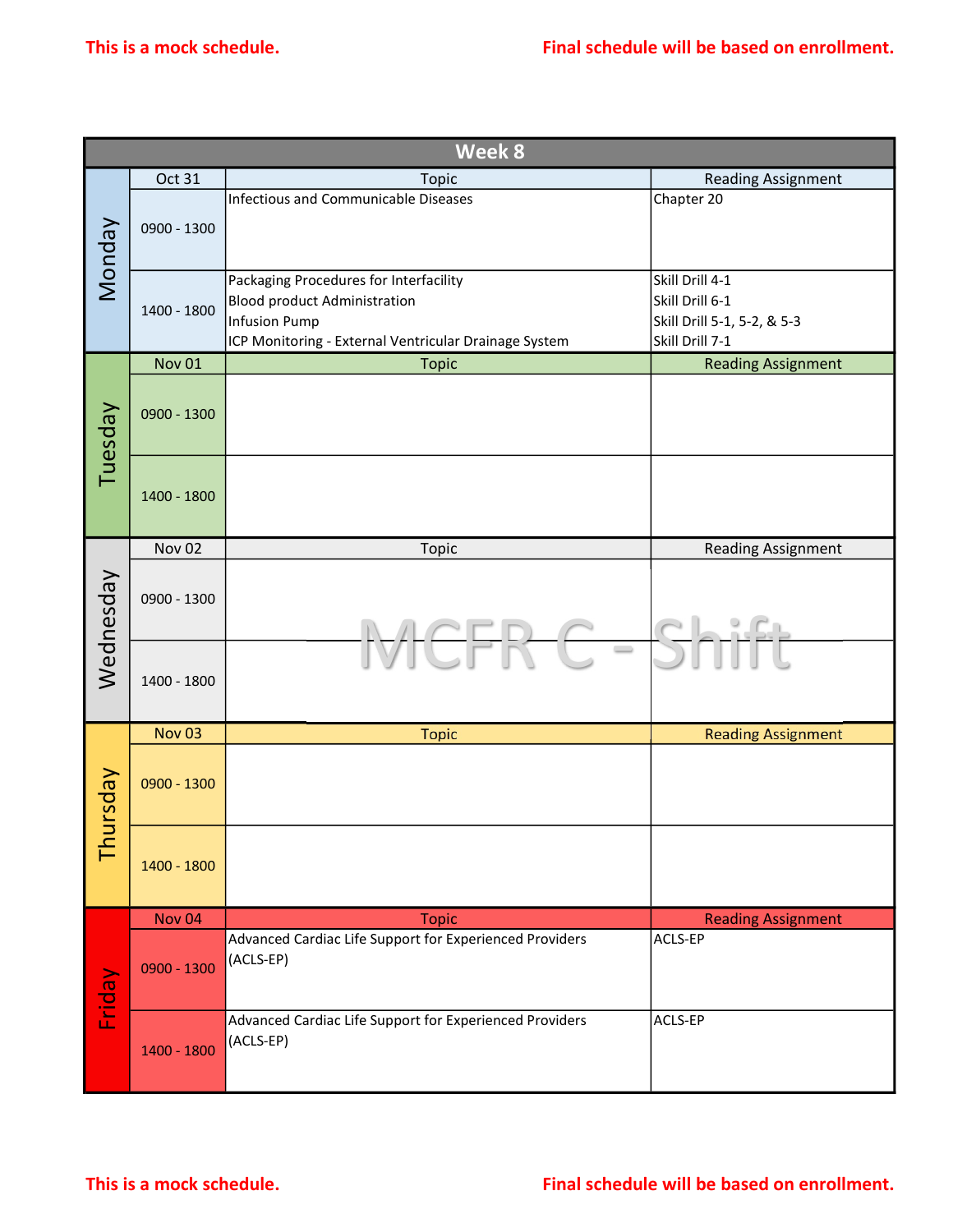| Week 9<br>Nov 07<br>Topic<br><b>Reading Assignment</b><br>International Trauma Life Support (ITLS)<br><b>ITLS</b><br>Monday<br>0900 - 1300<br>International Trauma Life Support (ITLS)<br><b>ITLS</b><br>1400 - 1800<br><b>Nov 08</b><br><b>Reading Assignment</b><br><b>Topic</b><br>Tuesday<br>0900 - 1300<br>$\overline{\phantom{0}}$<br>1400 - 1800<br>Nov <sub>09</sub><br><b>Topic</b><br><b>Reading Assignment</b><br>International Trauma Life Support (ITLS)<br><b>ITLS</b><br>Wednesday<br>0900 - 1300<br>International Trauma Life Support (ITLS)<br><b>ITLS</b><br>1400 - 1800<br><b>Nov 10</b><br><b>Reading Assignment</b><br><b>Topic</b><br>Thursday<br>0900 - 1300<br>1400 - 1800<br><b>Nov 11</b><br><b>Topic</b><br><b>Reading Assignment</b><br>Campus Closed (Holiday)<br>Friday<br>$0900 - 1300$<br>Campus Closed (Holic ay<br>$\hspace{0.1cm} \longrightarrow \hspace{0.1cm}$<br>1400 - 1800 |  |  |
|---------------------------------------------------------------------------------------------------------------------------------------------------------------------------------------------------------------------------------------------------------------------------------------------------------------------------------------------------------------------------------------------------------------------------------------------------------------------------------------------------------------------------------------------------------------------------------------------------------------------------------------------------------------------------------------------------------------------------------------------------------------------------------------------------------------------------------------------------------------------------------------------------------------------|--|--|
|                                                                                                                                                                                                                                                                                                                                                                                                                                                                                                                                                                                                                                                                                                                                                                                                                                                                                                                     |  |  |
|                                                                                                                                                                                                                                                                                                                                                                                                                                                                                                                                                                                                                                                                                                                                                                                                                                                                                                                     |  |  |
|                                                                                                                                                                                                                                                                                                                                                                                                                                                                                                                                                                                                                                                                                                                                                                                                                                                                                                                     |  |  |
|                                                                                                                                                                                                                                                                                                                                                                                                                                                                                                                                                                                                                                                                                                                                                                                                                                                                                                                     |  |  |
|                                                                                                                                                                                                                                                                                                                                                                                                                                                                                                                                                                                                                                                                                                                                                                                                                                                                                                                     |  |  |
|                                                                                                                                                                                                                                                                                                                                                                                                                                                                                                                                                                                                                                                                                                                                                                                                                                                                                                                     |  |  |
|                                                                                                                                                                                                                                                                                                                                                                                                                                                                                                                                                                                                                                                                                                                                                                                                                                                                                                                     |  |  |
|                                                                                                                                                                                                                                                                                                                                                                                                                                                                                                                                                                                                                                                                                                                                                                                                                                                                                                                     |  |  |
|                                                                                                                                                                                                                                                                                                                                                                                                                                                                                                                                                                                                                                                                                                                                                                                                                                                                                                                     |  |  |
|                                                                                                                                                                                                                                                                                                                                                                                                                                                                                                                                                                                                                                                                                                                                                                                                                                                                                                                     |  |  |
|                                                                                                                                                                                                                                                                                                                                                                                                                                                                                                                                                                                                                                                                                                                                                                                                                                                                                                                     |  |  |
|                                                                                                                                                                                                                                                                                                                                                                                                                                                                                                                                                                                                                                                                                                                                                                                                                                                                                                                     |  |  |
|                                                                                                                                                                                                                                                                                                                                                                                                                                                                                                                                                                                                                                                                                                                                                                                                                                                                                                                     |  |  |
|                                                                                                                                                                                                                                                                                                                                                                                                                                                                                                                                                                                                                                                                                                                                                                                                                                                                                                                     |  |  |
|                                                                                                                                                                                                                                                                                                                                                                                                                                                                                                                                                                                                                                                                                                                                                                                                                                                                                                                     |  |  |
|                                                                                                                                                                                                                                                                                                                                                                                                                                                                                                                                                                                                                                                                                                                                                                                                                                                                                                                     |  |  |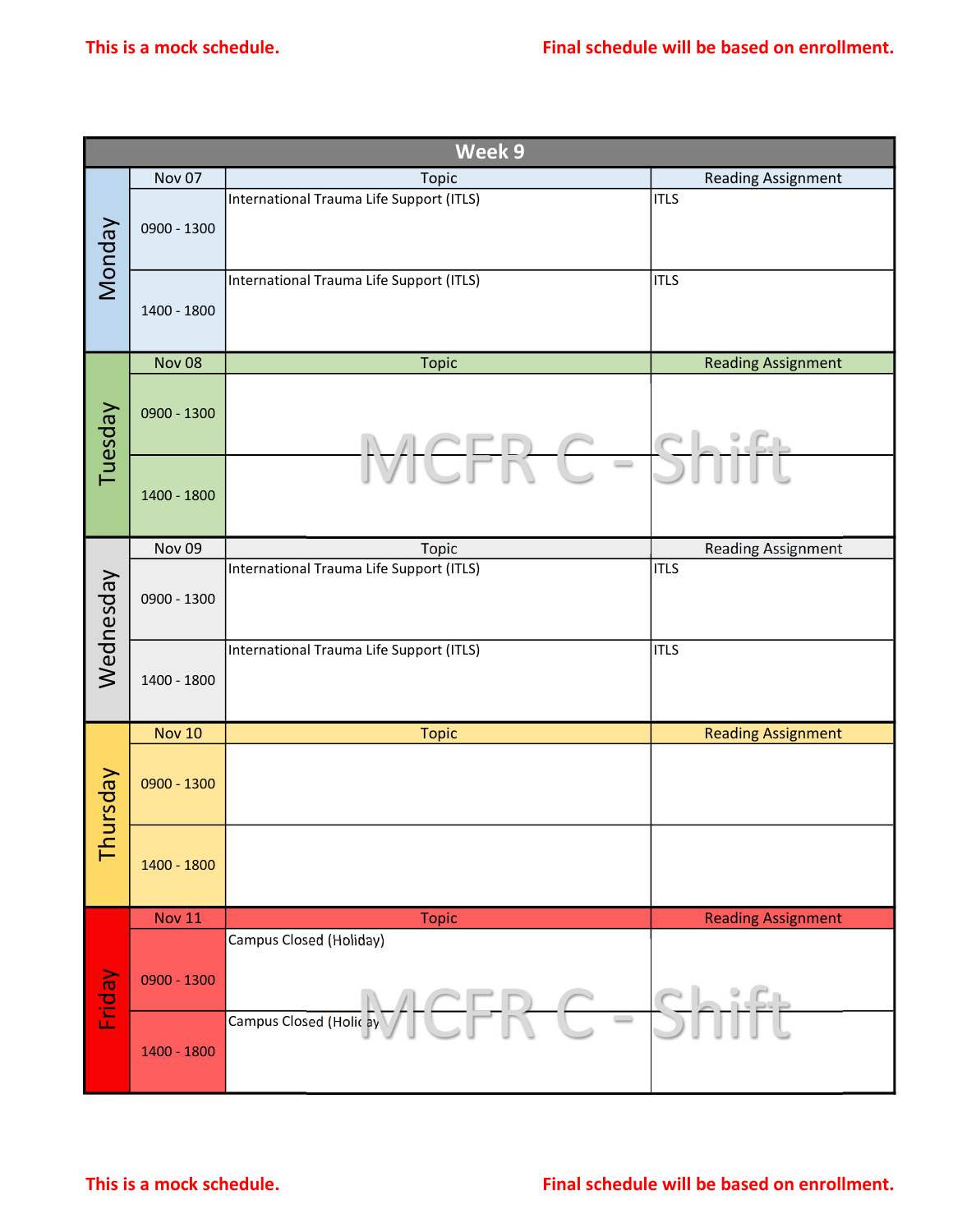|           | This is a mock schedule. |                                                                                                                         | Final schedule will be based on enrollment.                                                       |
|-----------|--------------------------|-------------------------------------------------------------------------------------------------------------------------|---------------------------------------------------------------------------------------------------|
|           |                          | Week 10                                                                                                                 |                                                                                                   |
|           | <b>Nov 14</b>            | <b>Topic</b>                                                                                                            | <b>Reading Assignment</b>                                                                         |
| Monday    | 0900 - 1300              |                                                                                                                         |                                                                                                   |
|           | 1400 - 1800              | $\qquad \qquad \Box$                                                                                                    |                                                                                                   |
|           | <b>Nov 15</b>            | <b>Topic</b>                                                                                                            | <b>Reading Assignment</b>                                                                         |
| Tuesday   | 0900 - 1300              |                                                                                                                         |                                                                                                   |
|           | 1400 - 1800              |                                                                                                                         |                                                                                                   |
|           | <b>Nov 16</b>            | <b>Topic</b>                                                                                                            | <b>Reading Assignment</b>                                                                         |
| Wednesday | 0900 - 1300              | Trauma<br>Burns<br>Environmental Emergencies                                                                            | Chapter 11<br>Chapter 13<br>Chapter 19                                                            |
|           | 1400 - 1800              | Chest Tube<br>Chest Tube - Drainage Systems<br>Pericardiocentesis<br>Pigtail Catheter Insertion                         | Skill Drill 9-1, 9-3, & 9-4<br>Skill Drill 9-2<br>Skill Drill 9-5<br>Skill Drill 9-6              |
|           | <b>Nov 17</b>            | <b>Topic</b>                                                                                                            | <b>Reading Assignment</b>                                                                         |
| Thursday  | 0900 - 1300              |                                                                                                                         | $-51$                                                                                             |
|           | 1400 - 1800              | $\hspace{0.1cm} \longrightarrow \hspace{0.1cm}$                                                                         |                                                                                                   |
|           | <b>Nov 18</b>            | <b>Topic</b>                                                                                                            | <b>Reading Assignment</b>                                                                         |
| Friday    | 0900 - 1300              | Pediatric Emergencies                                                                                                   | Chapter 24                                                                                        |
|           | 1400 - 1800              | Cricothyrotomy - Needle<br>Intubation - Pediatric<br>Portable Ventilator Management<br>Airway Adjuncts (OPA/NPA Review) | Skill Drill 11-1 & 11-2<br>Skill Drill 11-4<br>Skill Drill 1-14 & 1-15<br>Skill Drill 11-6 & 11-7 |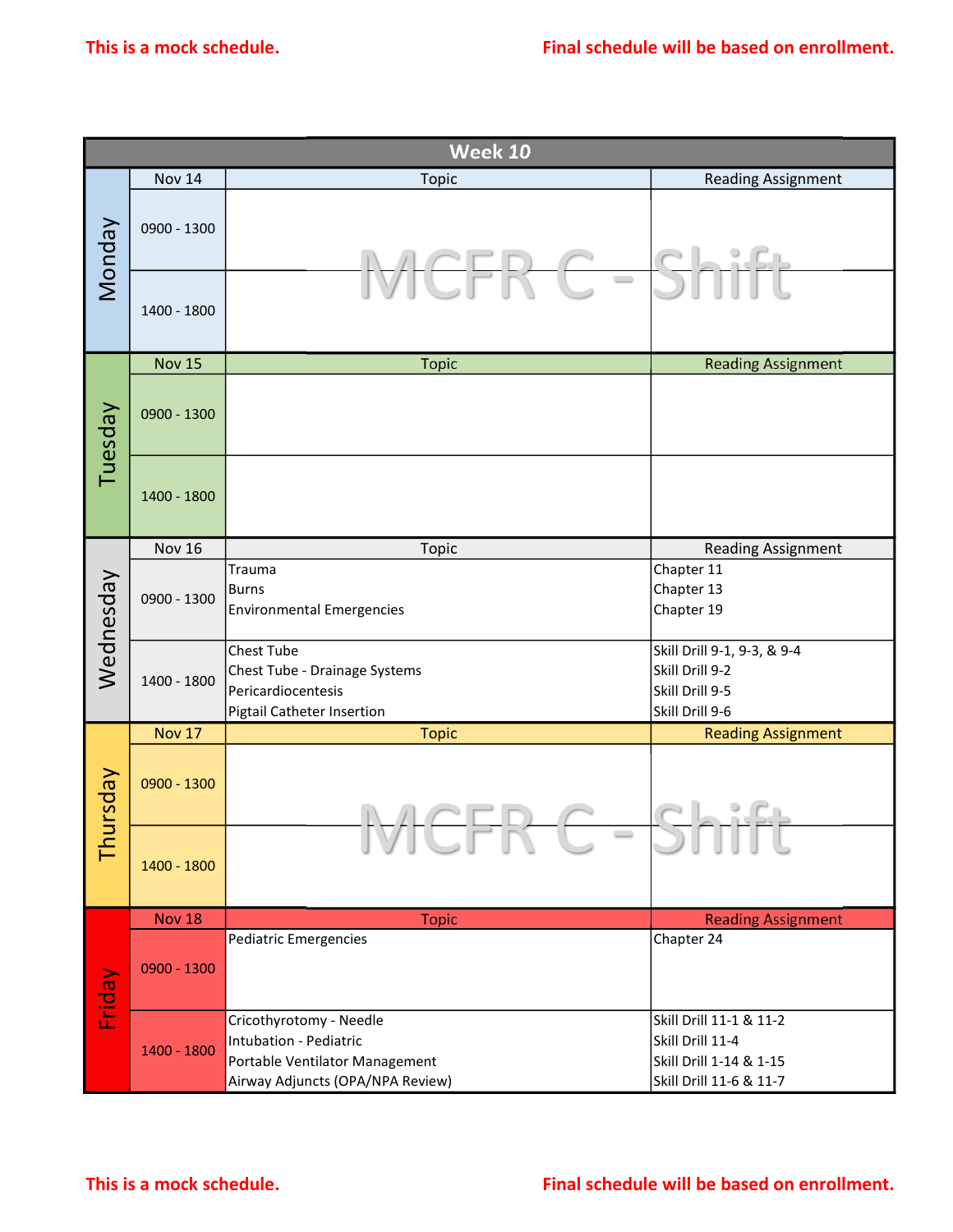|           |               | Week 11                                                                    |                           |
|-----------|---------------|----------------------------------------------------------------------------|---------------------------|
|           | <b>Nov 21</b> | <b>Topic</b>                                                               | Reading Assignment        |
|           |               | Obstetric and Gynecologic Emergencies                                      | Chapter 22                |
| Monday    | 0900 - 1300   |                                                                            |                           |
|           |               | Childbirth - Breech Presentation                                           | Skill Drill 10-1          |
|           | 1400 - 1800   | Childbirth - Normal Delivery                                               | Skill Drill 10-2          |
|           |               | Childbirth - Prolapsed Cord                                                | Skill Drill 10-3          |
|           |               | Childbirth - Shoulder Dystocia                                             | Skill Drill 10-4          |
|           | <b>Nov 22</b> | <b>Topic</b>                                                               | <b>Reading Assignment</b> |
| Tuesday   | 0900 - 1300   |                                                                            |                           |
|           | 1400 - 1800   |                                                                            |                           |
|           | Nov 23        | Topic                                                                      | <b>Reading Assignment</b> |
| Wednesday | 0900 - 1300   | Campus Closed (Holiday)                                                    |                           |
|           | 1400 - 1800   | Campus Closed (Holic ay<br>$\hspace{0.1cm} \longrightarrow \hspace{0.1cm}$ |                           |
|           | <b>Nov 24</b> | <b>Topic</b>                                                               | <b>Reading Assignment</b> |
| Vepsun    | 0900 - 1300   | Campus Closed (Holiday)                                                    |                           |
| 흡         | 1400 - 1800   | Campus Closed (Holiday)                                                    |                           |
|           | <b>Nov 25</b> | <b>Topic</b>                                                               | <b>Reading Assignment</b> |
| Friday    | 0900 - 1300   | Campus Closed (Holiday)                                                    |                           |
|           | 1400 - 1800   | Campus Closed (Holiday)                                                    |                           |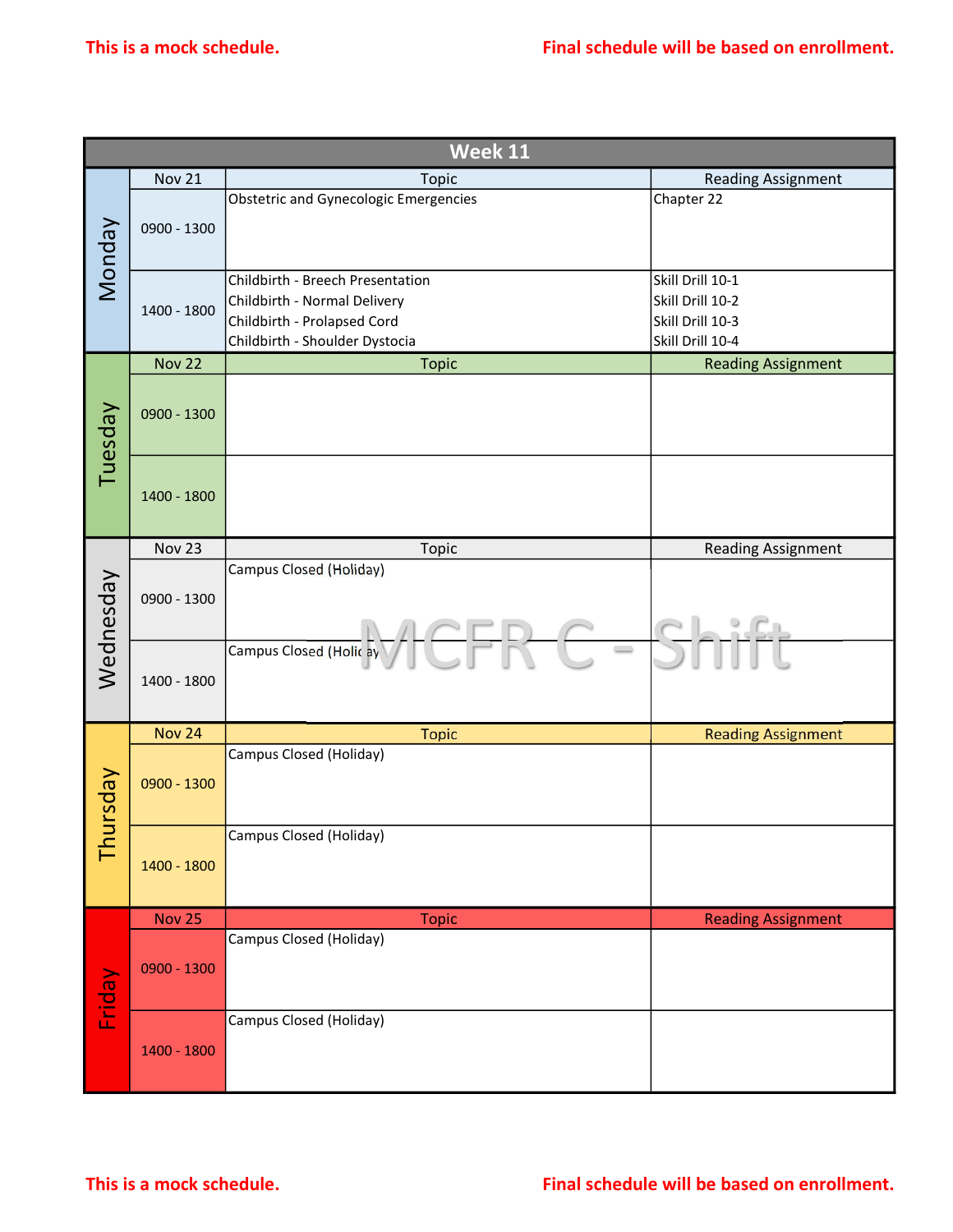| <b>Nov 28</b><br>Topic<br>Neonatal Emergencies<br>Monday<br>0900 - 1300<br>Neonatal Emergencies<br>1400 - 1800<br><b>Nov 29</b><br><b>Topic</b><br>Tuesday<br>0900 - 1300<br>1400 - 1800<br>Nov 30<br><b>Topic</b><br>Neonatal Resuscitation Program (NRP)<br>Wednesday<br>Intubation - Newborn<br>0900 - 1300<br>Needle Decompression and Orogastric Tube Insertion<br>Umbilical Venous Catheter Insertion<br>Next Step Preparation<br>$1400 - 1800$<br>Dec 01<br><b>Topic</b><br>Thursday<br>0900 - 1300 | Week 12<br>$\hspace{0.1cm} \longrightarrow \hspace{0.1cm}$ | <b>Reading Assignment</b><br>Chapter 23<br>Chapter 23<br><b>Reading Assignment</b><br><b>Reading Assignment</b><br>NRP<br>Skill Drill 11-3<br>Skill Drill 11-5 & 11-8<br>Skill Drill 11-9 |
|------------------------------------------------------------------------------------------------------------------------------------------------------------------------------------------------------------------------------------------------------------------------------------------------------------------------------------------------------------------------------------------------------------------------------------------------------------------------------------------------------------|------------------------------------------------------------|-------------------------------------------------------------------------------------------------------------------------------------------------------------------------------------------|
|                                                                                                                                                                                                                                                                                                                                                                                                                                                                                                            |                                                            |                                                                                                                                                                                           |
|                                                                                                                                                                                                                                                                                                                                                                                                                                                                                                            |                                                            |                                                                                                                                                                                           |
|                                                                                                                                                                                                                                                                                                                                                                                                                                                                                                            |                                                            |                                                                                                                                                                                           |
|                                                                                                                                                                                                                                                                                                                                                                                                                                                                                                            |                                                            |                                                                                                                                                                                           |
|                                                                                                                                                                                                                                                                                                                                                                                                                                                                                                            |                                                            |                                                                                                                                                                                           |
|                                                                                                                                                                                                                                                                                                                                                                                                                                                                                                            |                                                            |                                                                                                                                                                                           |
|                                                                                                                                                                                                                                                                                                                                                                                                                                                                                                            |                                                            |                                                                                                                                                                                           |
|                                                                                                                                                                                                                                                                                                                                                                                                                                                                                                            |                                                            |                                                                                                                                                                                           |
|                                                                                                                                                                                                                                                                                                                                                                                                                                                                                                            |                                                            |                                                                                                                                                                                           |
|                                                                                                                                                                                                                                                                                                                                                                                                                                                                                                            |                                                            |                                                                                                                                                                                           |
|                                                                                                                                                                                                                                                                                                                                                                                                                                                                                                            |                                                            | <b>Reading Assignment</b>                                                                                                                                                                 |
|                                                                                                                                                                                                                                                                                                                                                                                                                                                                                                            |                                                            |                                                                                                                                                                                           |
| 1400 - 1800                                                                                                                                                                                                                                                                                                                                                                                                                                                                                                |                                                            |                                                                                                                                                                                           |
| Dec 02<br><b>Topic</b>                                                                                                                                                                                                                                                                                                                                                                                                                                                                                     |                                                            | <b>Reading Assignment</b>                                                                                                                                                                 |
| Friday<br>0900 - 1300                                                                                                                                                                                                                                                                                                                                                                                                                                                                                      |                                                            | $\frac{1}{2}$                                                                                                                                                                             |
| 1400 - 1800                                                                                                                                                                                                                                                                                                                                                                                                                                                                                                | $\qquad \qquad \Box$                                       |                                                                                                                                                                                           |